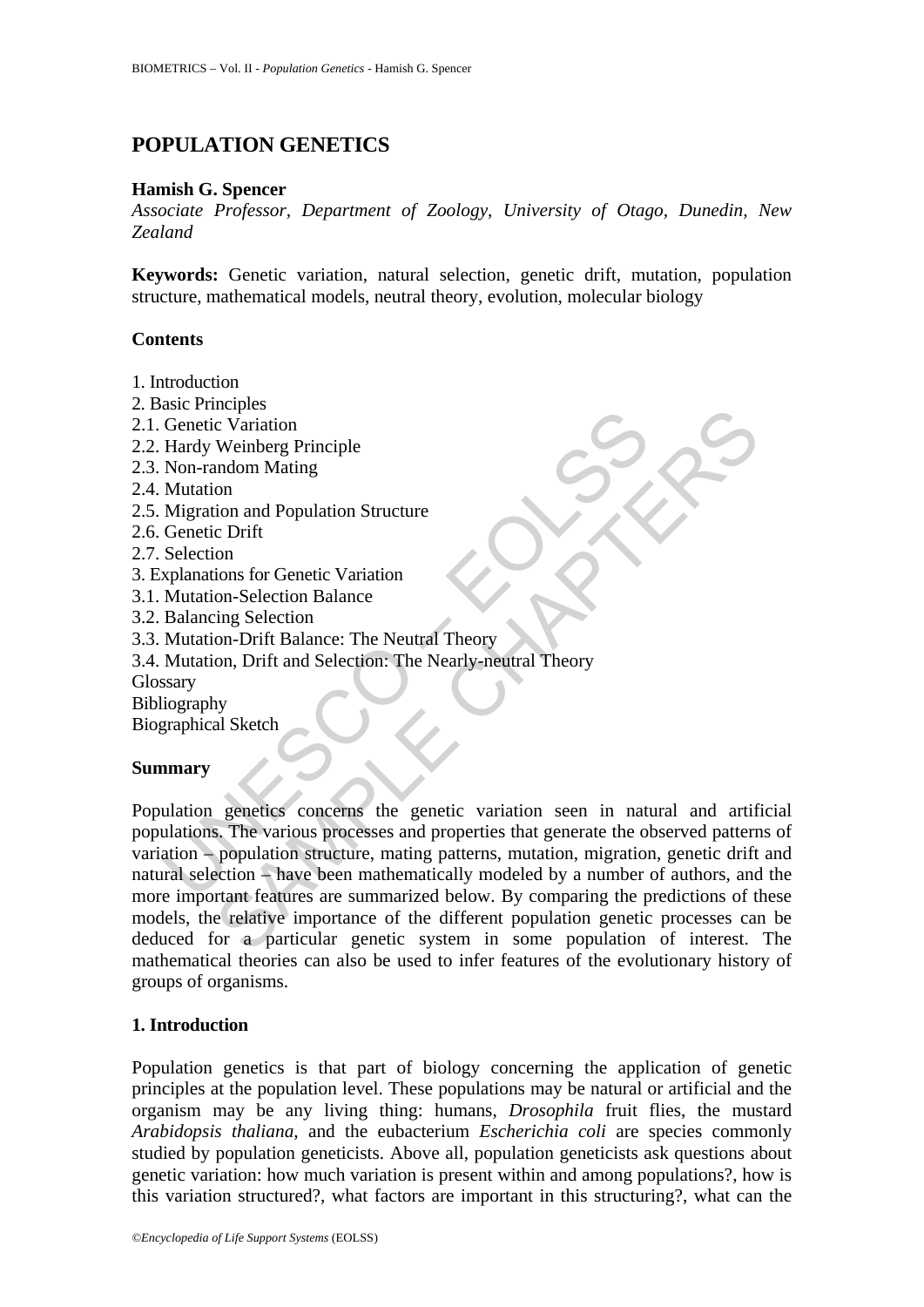pattern of variation reveal about the ecological and/or evolutionary history of the population or species? In turn, population genetics provides the theoretical underpinning for evolution, as well as having applications in a wide variety of human endeavors, from conservation and systematics to agriculture and forensics.

#### **2. Basic Principles**

#### **2.1. Genetic Variation**

amount of genetic variation in a population can be quantified in<br>each different allele, the proportion of genes that are of that type<br>frequency. Allele frequencies, therefore, sum to exactly one.<br>rozygotes observed in a p is the figure of genetic variation in a population can be quantified in a number of wifferent allele, the proportion of genes that are of that type is known as ifferent allele, the proportion of genes that are of that typ Populations of plants, animals and humans all exhibit genetic variation, usually manifested as phenotypic variation. Of course, not all genetic differences lead to changes in the phenotype. Moreover, some phenotypic diversity is not genetically based, instead reflecting differences in the individuals' developmental environments. The amount of genetic variation in a population can be quantified in a number of ways. For each different allele, the proportion of genes that are of that type is known as the allele frequency. Allele frequencies, therefore, sum to exactly one. The proportion of heterozygotes observed in a population is known as the heterozygosity,  $H_0$ . Heterozygosity may then be averaged over several loci to estimate the proportion of the genome that is heterozygous in a randomly selected individual. The proportion of loci with more than one allele is also used as a measure of the level of variation. Almost all loci will have some variation present due to mutation, however, and such rare variation is not usually of interest. Hence, a locus is considered polymorphic if the commonest allele is at a frequency of less than 0.95 (and in some cases a less restrictive 0.99). In the pioneering electrophoretic study of a population of *Drosophila pseudoobscura* from Wildrose, California, Lewontin and Hubby examined 18 loci, 5 of which possessed more than one allele; the level of polymorphism was, therefore 28%. The mean level of heterozygosity over all 18 loci was found to be 11%.

#### **2.2. Hardy Weinberg Principle**

The starting point for studying the way genetic variation is distributed within a population is a straightforward application of the binomial theorem known as the Hardy Weinberg Principle. Consider a sexually reproducing population of monoecious, diploid organisms with separate generations. Then, the frequencies of two alleles, *A* and *a*, will remain unchanged indefinitely provided (i) there is no migration in or out of the population, (ii) no mutation occurs, (iii) there are no selective differences among the different phenotypes and (iv) the population is infinitely large. Moreover, if mating is at random with respect to the different genotypes and *A* and *a* are found at respective frequencies *p* and  $q (= 1 - p)$ , then, after a single generation, the respective frequencies of the three possible genotypes, *AA*, *Aa* and *aa*, are henceforth given by the terms of the binomial expansion of  $(p + q)^2$ , i.e.,  $p^2$ , 2pq and  $q^2$ . The constancy of the genotype frequencies in fact implies that of the allele frequencies since, the frequency of the *A* allele in subsequent generations is simply the sum of the frequency of the *AA* genotypes and half the frequency of the heterozygotes:

$$
p' = p^2 + \frac{1}{2} 2pq = p(p+q) = p.
$$
 (1)

At first glance, the assumptions of the Hardy Weinberg Principle seem absurdly restrictive. No population is infinite and in a large enough population, some mutation must be occurring every generation. But the Hardy Weinberg Principle is easily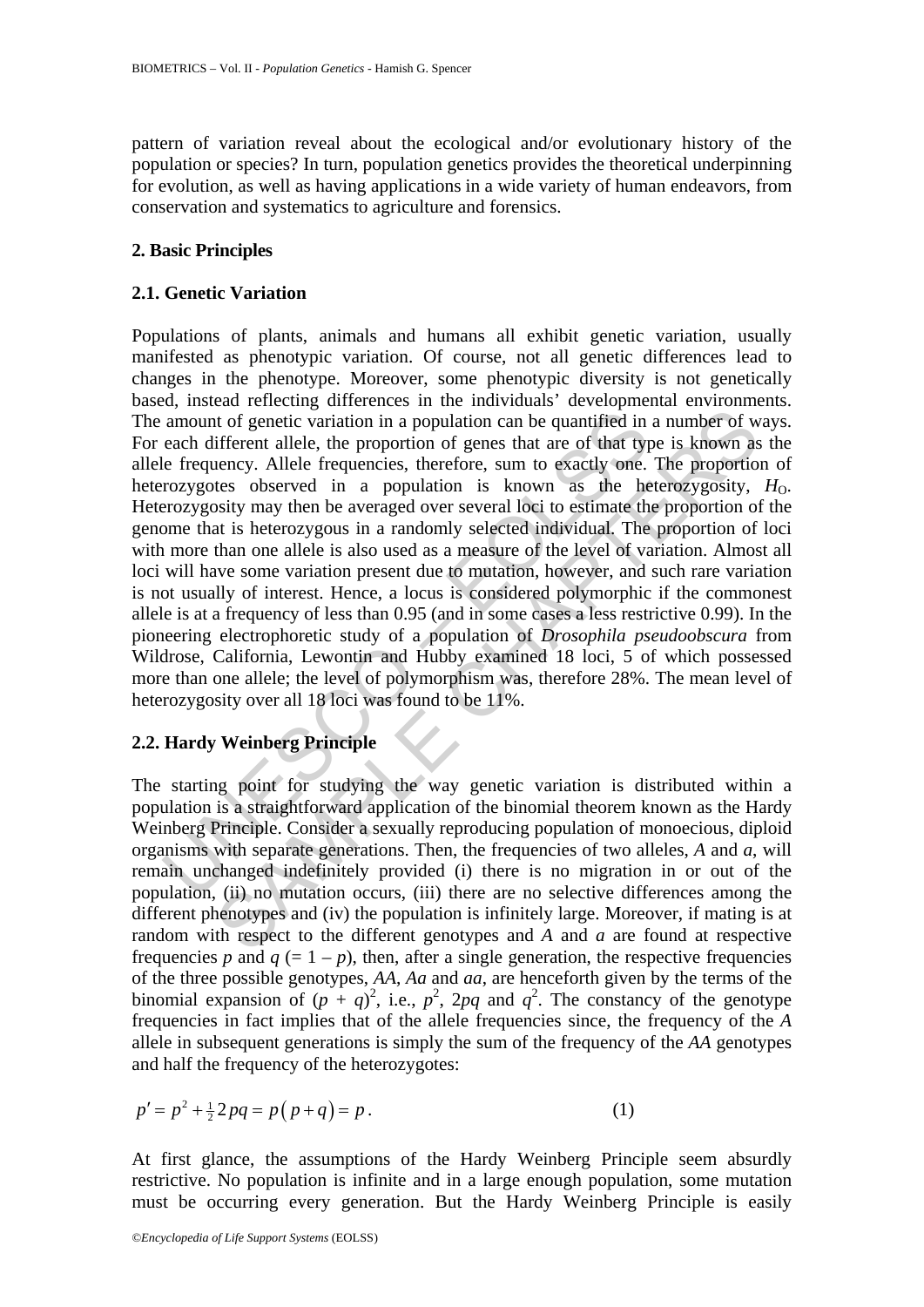generalized, for example, to cover loci with more than two alleles or dioecious organisms. Moreover, for a large range of biologically plausible situations, its predictions are robust to deviations from assumptions  $(i) - (iv)$ . For example, with mutation rates in the typical range of  $10^{-5}$  (i.e., one in every 100,000 alleles changes into the other), the effect is undetectable over hundreds of generations. The chief value of the Hardy Weinberg Principle is that it provides a conceptual null hypothesis: in the presence of migration, for instance, how are allele and genotype frequencies altered? Conversely, the maintenance of allele frequencies under its assumptions implies that evolutionary change requires that at least some of them are violated.

When the Hardy Weinberg Principle applies, the heterozygosity in a population is simply 2*pq*. If there are several alleles present at frequencies  $p_1, p_2, ..., p_n$ , then the

heterozygosity is simply  $1-\sum p_i^2$ 1 1 *n i i p*  $-\sum_{i=1}^{n} p_i^2$ , i.e., one less the sum of the homozygote

frequencies.

#### **2.3. Non-random Mating**

rozygosity is simply  $1-\sum_{i=1} p_i^2$ , i.e., one less the sum of<br>uencies.<br>Non-random Mating<br>random-mating assumption of the Hardy-Weinberg Principle<br>ulation of genotype frequencies as the products of the appropriate<br>ann, ho sity is simply  $1-\sum_{i=1}^n p_i^2$ , i.e., one less the sum of the homozy,<br>s.<br><br>
s.<br>
andom Mating<br>
m-mating assumption of the Hardy-Weinberg Principle is crucial in<br>
of genotype frequencies as the products of the appropriate a The random-mating assumption of the Hardy-Weinberg Principle is crucial in the calculation of genotype frequencies as the products of the appropriate allele frequencies. It can, however, be violated in two fundamentally different ways. First, mating may occur more (or less) often than expected between related individuals, a phenomenon known as inbreeding. Inbreeding is particularly common in plants, where many taxa either facultatively or obligatorily self-fertilize. Small populations are also subject to inbreeding because fewer mates are available. Second, mating may occur more or less often than expected between individuals who are phenotypically similar; this sort of pairing is called selective or assortative mating.

A direct consequence of an increased level of mating among relatives is an increase in homozygosity, often manifested as an increase in the incidence of genetic diseases. Indeed, a completely inbred population consists solely of homozygotes. We can quantify the degree of inbreeding using the inbreeding coefficient, *F*, the proportional decrease in heterozygosity from that expected under Hardy-Weinberg, *H<sub>F</sub>*:

$$
F = \frac{H_{\rm E} - H_{\rm O}}{H_{\rm E}} \tag{2}
$$

Because the degree of inbreeding depends on the relatedness of individuals within mating pairs,  $\overline{Eq}$ . (2) will apply to all different heterozygous types equally, and so can be rearranged to give the observed frequency of any heterozygote, *A Ai j* :

$$
2p_i p_j (1 - F) \tag{3}
$$

Similarly, the proportion of observed *A<sub>i</sub>A<sub>i</sub>* homozygotes is

$$
p_i^2(1-F) + p_i F \tag{4}
$$

Eqs. (3) and (4) suggest that a population subject to inbreeding may be viewed as consisting of two parts: a randomly mating, Hardy-Weinberg portion with a frequency of 1− *F* , and a totally inbred portion with a frequency of *F*.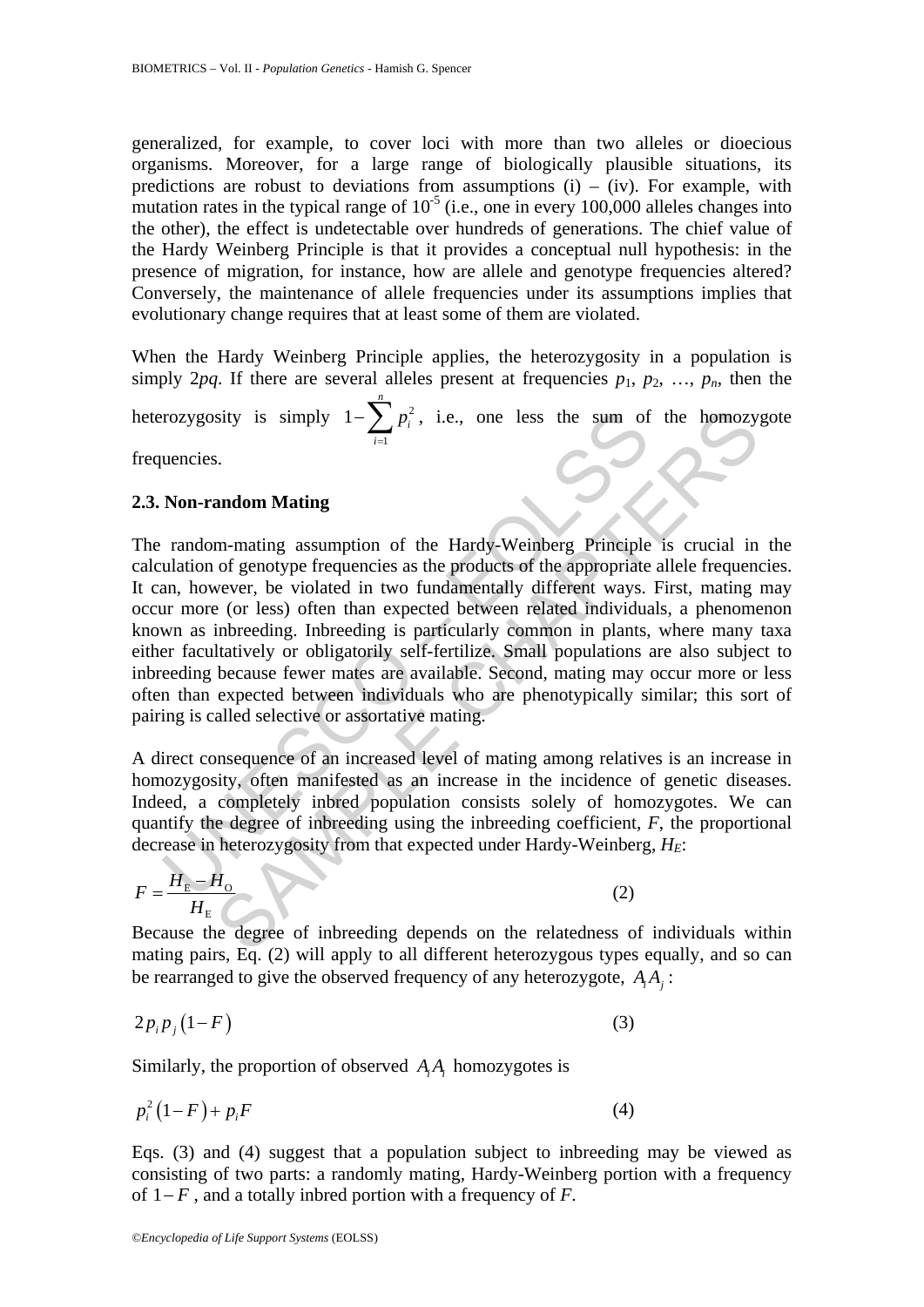An alternative interpretation of  $F$  is as the probability that two randomly chosen genes at a single locus in a population are identical by descent, i.e., descendants of a single gene from some particular ancestral generation. An individual with two identical by descent genes is said to be autozygous and must also be inbred and, barring mutation, homozygous. Not all homozygotes are autozygous, however; like unmutated heterozygotes, they are said to be allozygous. Note that these definitions are all relative to some particular ancestral generation, usually chosen to be sufficiently recent that mutation can be ignored.

w), in which each type of mating pair has its own fitness (i.e., fere counterpart to the probability of that mating pair forming in the econterpart to the probability of that mating pair forming in the lefted. Assortative which each type of mating pair has its own fitness (i.e., fertility). This fit<br>terpart to the probability of that mating pair forming in the selective-mate<br>contrive mating, an inistorically important special case of selec Inbreeding alters genotype frequencies but leaves allele frequencies unchanged. Selective mating, in contrast, usually changes both because different phenotypes have different numbers of offspring as a consequence of their choice of mates. Indeed, many models of selective mating are formally equivalent to those of fertility selection (see below), in which each type of mating pair has its own fitness (i.e., fertility). This fitness is the counterpart to the probability of that mating pair forming in the selective-mating model. Assortative mating, an historically important special case of selective mating, however, leads only to genotype-frequency change because all genotypes have the same mean number of offspring. These equal fitnesses may arise under positive assortative mating, when phenotypic classes preferentially mate among themselves. This situation is often modeled by partitioning each phenotypic class into those that breed only with the same phenotype and the remainder, which are added to a randomly mating pool containing the non-assorting individuals of other phenotypes. Clearly, this form of selective mating has a similar effect to inbreeding, decreasing heterozygosity while leaving allele frequencies constant. Negative assortative mating describes the situation in which individuals prefer to mate with unalike phenotypes, but most realistic scenarios lead to allele-frequency change and should be described as selective mating.

#### **2.4. Mutation**

Mutation is the process by which an allele is converted to another allele (also called a mutation or mutant allele) as an error in the usual genetic processes. These errors include the substitution of one DNA base pair for another and the insertion or deletion of one or more base pairs. The term mutation also applies to chromosomal changes, such as inversions and translocations; all such events also introduce heritable change into a population. In the simplest models deriving from the Hardy Weinberg Principle, an *A* allele is converted to an *a* or vice versa. In more sophisticated models, such as the infinite-alleles model, every mutant is novel.

Clearly, mutation must be a rare event and, indeed, most alleles mutate at very low rates, of the order of  $10^{-4}$  to  $10^{-8}$  mutation events per generation. At the level of DNA nucleotide pairs, the rate is approximately  $10^{-9}$  per generation over a wide range of organisms. Mutation rates can be elevated by exposure to certain forms of electromagnetic radiation (e.g., X rays) and chemicals known as mutagens (e.g., colchicine and caffeine).

Mutation is the ultimate source of genetic variation in populations. Nevertheless, since mutation rates are so low, mutation by itself could have a significant effect on populations only over a very long time. To see this, consider a population with a frequency, *p*, of an allele, *A*, and subject to mutation at a rate,  $\mu$ , per generation to another allele, *a*. In other respects, however, the population obeys the assumptions of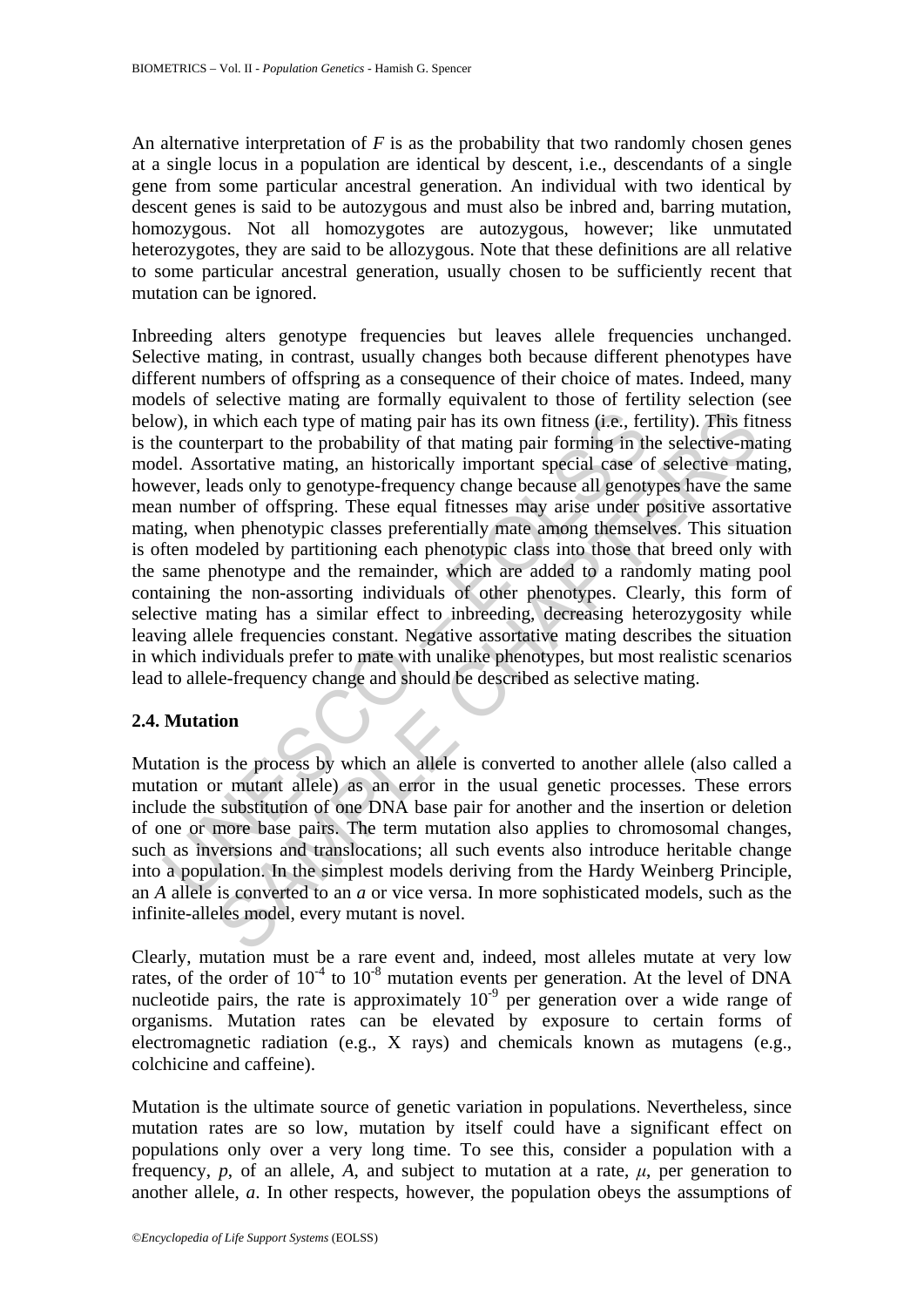the Hardy Weinberg Principle. Since each generation a proportion,  $1 - \mu$ , of the *A* alleles do not mutate, the frequency of *A* after a single generation is given by

$$
p' = (1 - \mu) p \tag{5}
$$

and, thus, after *n* generations by

$$
p^{(n)} = (1 - \mu)^n p . \tag{6}
$$

If, for example,  $\mu$  is 10<sup>-6</sup> and the population starts fixed for *A* (i.e., *p* = 1) after 1000 generations the frequency of *A* has only reduced to  $p^{(1000)} = 0.999$ . In reality, other population genetic forces (especially selection and drift) act upon the effects of mutation to engender evolutionary change.

#### **2.5. Migration and Population Structure**

may alternative manner and out of the study population and becoming migration and Population Structure<br>
wing migration in and out of the study population also violates the<br>
imptions. Migration from an outside source can i expectively change in and out of the study population also violates the Hardy Wein<br>revolutionary change.<br>tion and Population Structure<br>ingration in and out of the study population also violates the Hardy Wein<br>is. Migratio Allowing migration in and out of the study population also violates the Hardy Weinberg assumptions. Migration from an outside source can introduce novel variation in a similar way to mutation. Such immigration, however, can be very much more effective at changing a population's genetic makeup because so much more variation can be brought in by the immigrants each generation. In the same way as above, suppose the migrants are from a population fixed for the *a* allele and that the migrants make up a proportion, *m*, of the study population each generation. The frequency of the *A* allele after *n* generations of immigration is then given by

$$
p^{(n)} = (1 - m)^n p. \tag{7}
$$

If just 1 % of the population is made up of migrants, a population initially fixed for *A* will have only 90.4% *A* alleles after just 10 generations. Eventually, the *A* allele is swamped by this gene flow from the source and becomes extinct.

There are a number of different models that have a more sophisticated view of migration. Stepping stone models envisage a line (or sometimes a ring) of populations that exchange migrants only with their immediate neighbors; island models allow exchange between all populations. In all of these models migration each generation renders the populations more similar to each other, eventually completely homogenizing them.

Many models in population genetics presuppose that mating is at random throughout the population. One way this assumption can be violated is if there is geographical structure to the population, which can be modeled by envisaging it as collections of subpopulations or demes connected by some degree of migration (which may be zero). The degree of genetic differentiation among the demes may be quantified using what are known as Wright's *F* statistics or fixation indexes.

As a simple example, consider a population consisting of *k* equal-sized demes, and suppose that in each deme we know (or can estimate) the allele frequencies and hence their heterozygosities assuming Hardy-Weinberg proportions. Let  $H<sub>S</sub>$  be the mean of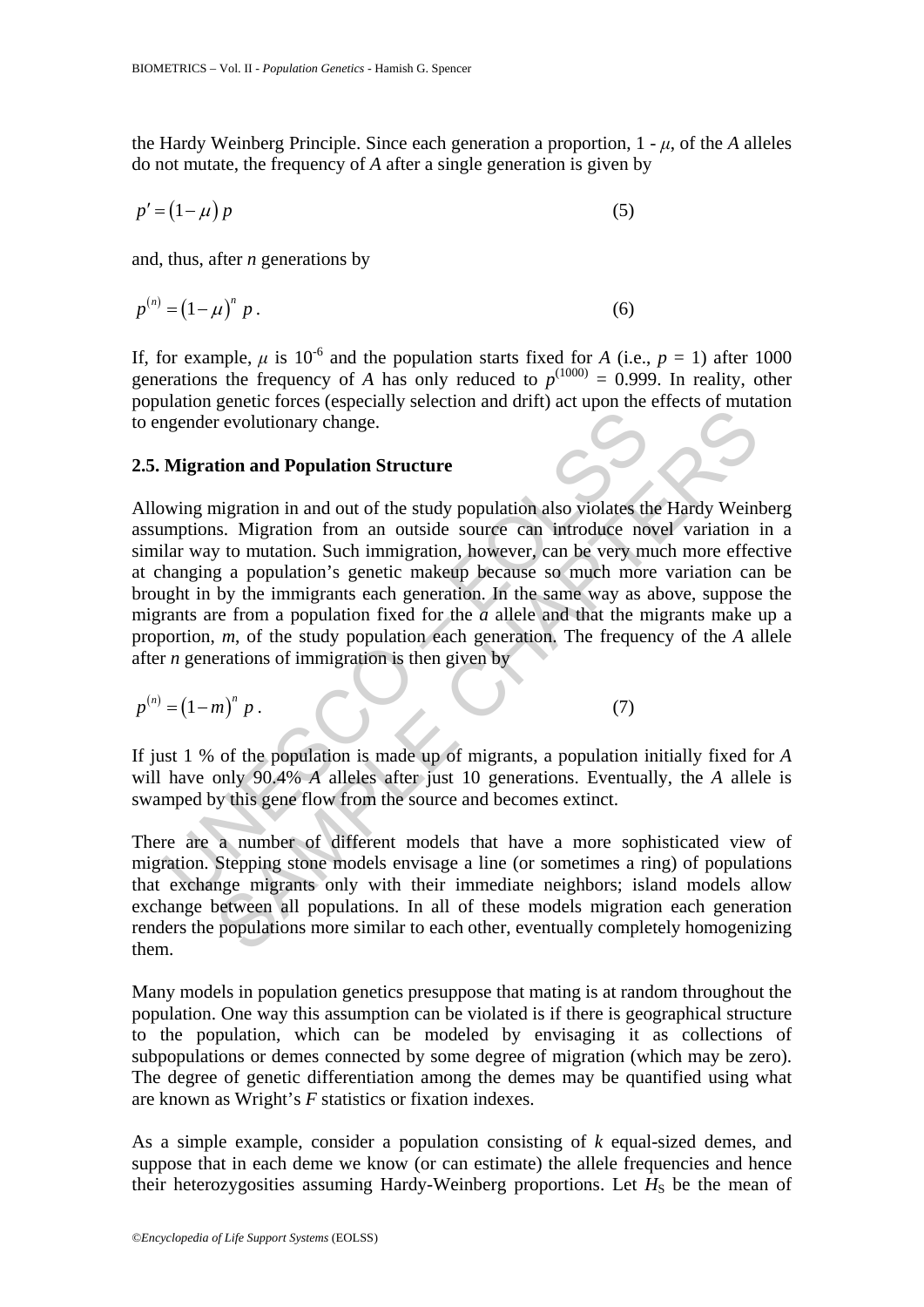these within-deme heterozygosities and  $\bar{p}_i$  be the average frequency of the *i*th allele over all *k* demes. The total heterozygosity (assuming Hardy-Weinberg proportions again) is then  $H_T = 1 - \sum_i \overline{p}_i^2$ 1 *n*  $H<sub>T</sub>$  = 1 -  $\sum \overline{p_i}$ *i*  $= 1 - \sum_{i=1}^{n} \overline{p}_i^2$ , which some simple algebra shows cannot be smaller than *HS*. We then define the fixation index of the subpopulations relative to the total as

$$
F_{\rm ST} = \frac{H_{\rm T} - H_{\rm S}}{H_{\rm T}}.\tag{8}
$$

Note the parallel with the inbreeding coefficient, *F*, in Eq. (2). Clearly, if all demes are genetically identical,  $H_S = H_T$  and so  $F_{ST} = 0$ , whereas if they are all fixed for different alleles  $H_S = 0$  and  $F_{ST} = 1$ .  $F_{ST}$  values of less than 0.05 are usually interpreted as "little" differentiation, those between 0.05 and 0.15 as "moderate" and those from 0.15 to 0.25 as "great" and those above 0.25 as "very great." Values above 0.5 probably imply that separate biological species are confounded in the analysis.

interestival those between 0.05 and 0.15 as "moderate" and those<br>great" and those above 0.25 as "very great." Values above 0.5 p<br>arate biological species are confounded in the analysis.<br>so concept can be expanded to a hie ion, those between 0.05 and 0.15 as "moderate" and those from 0.15 to the and those above 0.25 as "very great." Values above 0.5 probably imply ological species are confounded in the analysis.<br>
pt can be expanded to a hie This concept can be expanded to a hierarchy of levels: subpopulations within regions within the total species range, for example, giving  $F_{SR}$  and  $F_{RT}$ . Note that demes of different sizes and regions with different numbers of demes require that the averages are weighted by deme size and deme number, respectively, and, in practice, some adjustments need to be made for sampling effects at each level. We may still be interested in the overall level of differentiation of the subpopulations relative to the total, which can also be found from these other indexes using the relationship

$$
1 - F_{\rm ST} = (1 - F_{\rm SR}) (1 - F_{\rm RT}). \tag{9}
$$

This sort of approach can fruitfully show where within a species' range the greatest levels of differentiation occur.

One of the consequences of population subdivision revealed by Eq. (8) is a reduction in the proportion of heterozygotes in the total population compared with that expected under Hardy-Weinberg. Note that this deficit is observed even if the Hardy-Weinberg Principle applies exactly within each deme.

In the same way as an inbred population was partitioned above, a subdivided population may be viewed as consisting of two parts: a randomly mating, Hardy-Weinberg portion with a frequency of  $1 - F_{ST}$ , and an inbred portion at a frequency of  $F_{ST}$ .

Indeed, the inbreeding coefficient, *F*, can also be incorporated into the hierarchical fixation-index taxonomy by viewing it as  $F_{\text{IS}}$ , the reduction in heterozygosity within a deme due to inbreeding. This approach also allows us to define an overall level of inbreeding,  $F_{IT}$ , which may either be calculated directly or from the analogue of Eq. (9).

A corollary of reduction in heterozygosity caused by population subdivision is an increase in heterozygosity when two previously isolated demes fuse, an effect known as the "Wahlund Principle." Plant and animal breeders are effectively using the Wahlund Principle when they outbreed their stocks to reduce the incidence of genetic diseases and deformities due to recessive alleles.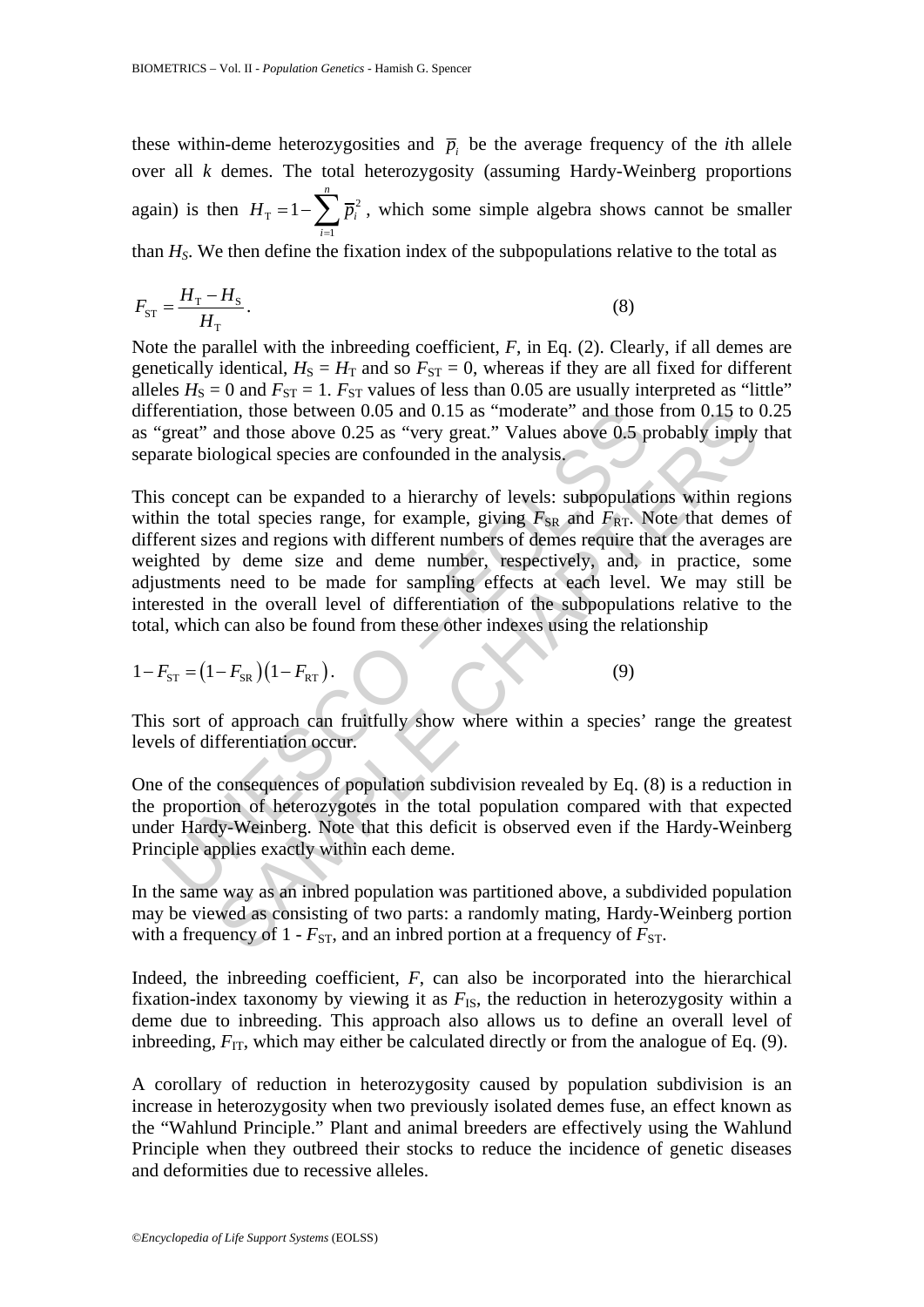- -
- -

## TO ACCESS ALL THE **22 PAGES** OF THIS CHAPTER, Visit[: http://www.eolss.net/Eolss-sampleAllChapter.aspx](https://www.eolss.net/ebooklib/sc_cart.aspx?File=E4-31-05-04)

#### **Bibliography**

Bürger, R. (2000) *The Mathematical Theory of Selection, Recombination and Mutation*. Wiley, Chichester, UK. [A graduate-level text detailing recent work on mathematical models involving selection.]

Crow, J.F., and M. Kimura. (1970) *An Introduction to Population Genetics Theory*. Burgess, Minneapolis, Minnesota. [The standard introduction to mathematical models of population genetics.]

Ewens, W.J. (1979) *Mathematical Population Genetics*. Springer-Verlag, Berlin. [A graduate-level text on the mathematical aspects of the subject.]

Felsenstein, J. (1981) *Bibliography of Theoretical Population Genetics.* Dowden, Hutchinson and Ross, Stroudsburg, Pennsylvania. [Contains almost 8000 references to the primary literature up to 1980, searchable by author and words in the title.]

Fisher, R.A. (1999) *The Genetical Theory of Natural Selection: A Complete Variorum Edition*. Oxford University Press, Oxford, UK. [This facsimile of the  $1<sup>st</sup>$  ed. Published in 1930 by Oxford's Clarendon Press was edited with a foreword and notes by J.H. Bennett. Although difficult to read, it was and remains highly influential.]

[A graduate-level text detaining recent work on inalmentatical models involving set<br>  $v$ , I.F., and M. Kimura. (1970) An Introduction to Population Genetics Theory,<br>
sets. The standard introduction to mathematical models ata-level text detaining recent work on mathematical modes involving selection.]<br>
Al Kimura (1970) An *Introduction to Population Genetics Theory*. Burgess, Minnear<br>
The standard introduction to mathematical models of pop Hartl, D.L., and A.G. Clark. (1997) *Principles of Population Genetics*. 3<sup>rd</sup> ed. Sinauer, Sunderland, Massachusetts. [This textbook is one of the best and most wide-ranging introductions to the subject and is aimed at senior undergraduates or beginning graduate students. The mathematics required of the reader is usually fairly simple.]

Hedrick, P.W. (2000) *Genetics of Populations*. 2<sup>nd</sup> ed. Jones and Bartlett, Sudbury, Massachusetts. [Another excellent introductory textbook, using a slightly more mathematical approach than Hartl & Clark (1997).]

Kimura, M. (1983) *The Neutral Theory of Molecular Evolution.* Cambridge University Press, Cambridge, UK. [This book propounds the idea that genetic drift of selectively neutral alleles is the main agent of evolutionary change. Probably the most important book of the 1980s in the subject.]

Lewontin, R.C. (1974) *The Genetic Basis of Evolutionary Change*. Columbia University Press, New York. [This book reviews the field of population genetics as it stood after the realization that genetic variation was ubiquitous, but no theory adequately explained this fact. Probably the most influential book of the 1970s in population genetics.]

Weir, B.S. (1996) *Genetic Data Analysis II: Methods for Discrete Population Genetic Data*. Sinauer, Sunderland, Massachusetts. [An excellent description of statistical methods for analyzing a wide range of population genetic data, with numerous worked examples.]

#### **Biographical Sketch**

**Hamish G. Spencer** graduated with a BSc(Hons) in mathematics and an MSc in zoology from the University of Auckland, before obtaining a PhD from Harvard University, studying under the renowned population geneticist Richard C. Lewontin. In 1989 he was appointed as a lecturer in the Department of Mathematics and Statistics at the University of Waikato, and moved to the Department of Zoology at the University of Otago in 1992, where he is now an Associate Professor. He has written over 60 peerreviewed papers for scientific journals and books, as well co-authoring one book and co-editing another. Most recently he has written entries for five different encyclopedia projects. His current research in mathematical population genetics looks at two areas: the maintenance of genetic variation by natural selection and the population genetic theory for genomically imprinted loci (at which the expression of a